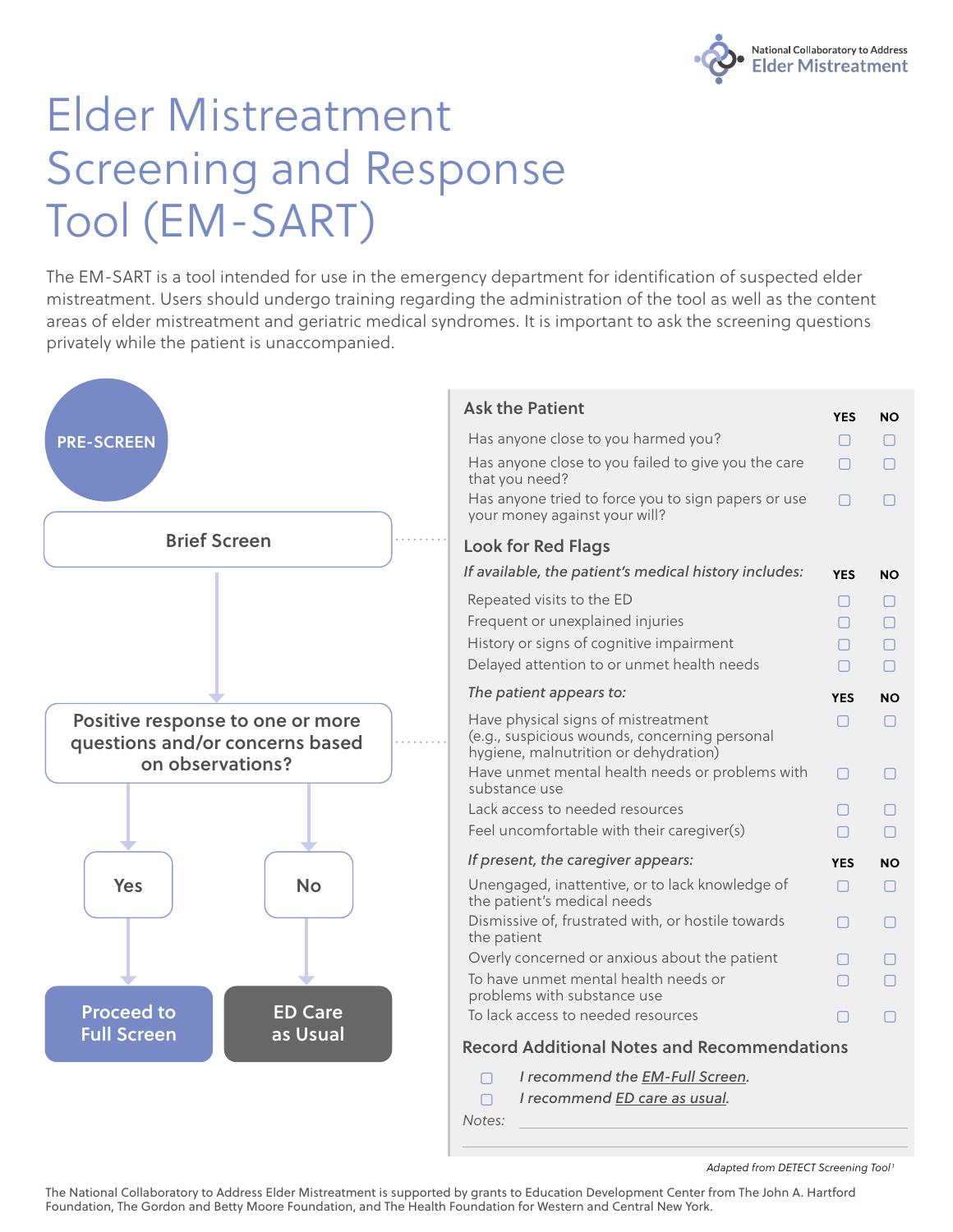

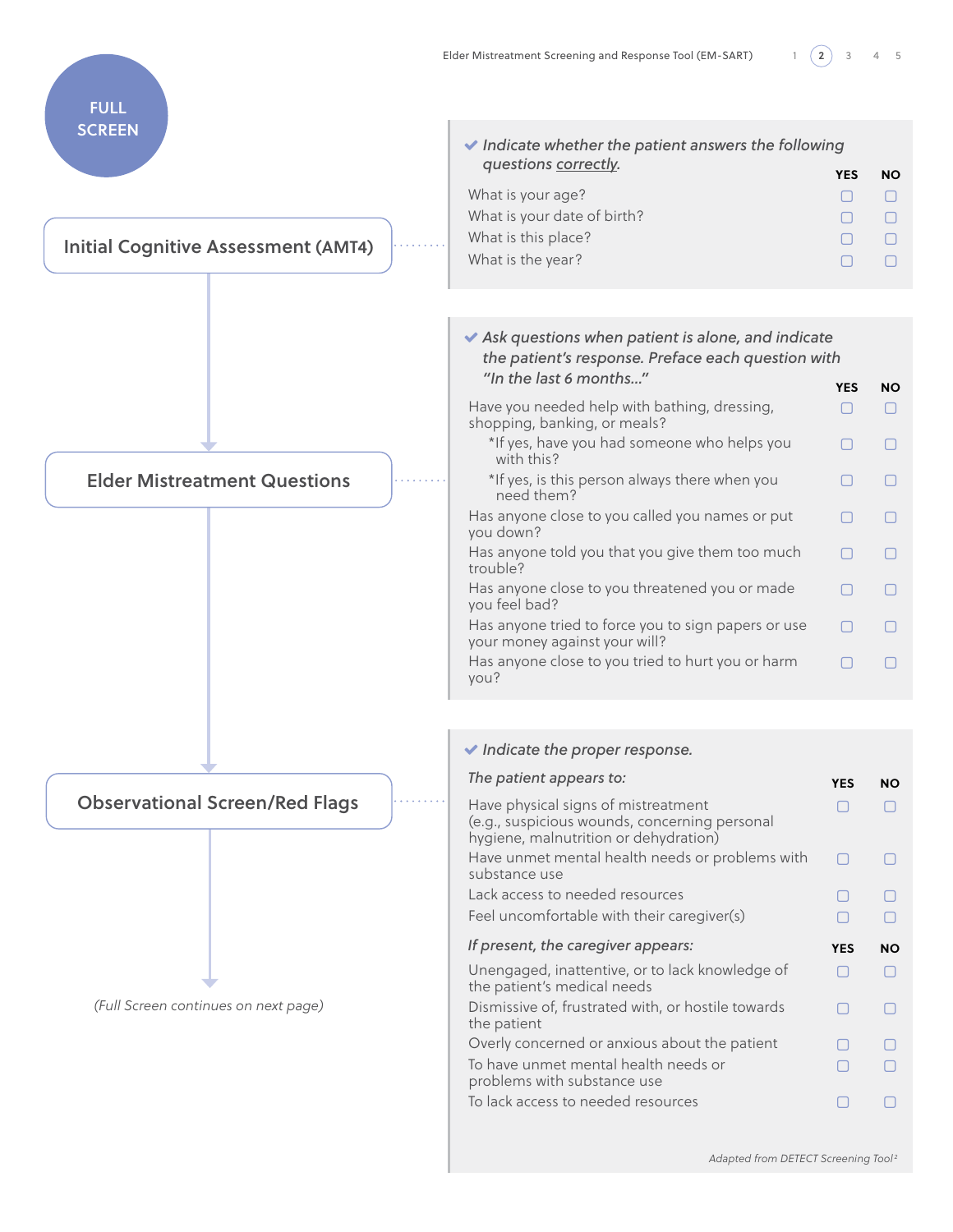## FULL **SCREEN**



1 The Senior Abuse Identification Tool is incorporated into this screening protocol with permission from Tim Platts-Mills, University of North Carolina. Platts-Mills, T.F., Dayaa, J.F., Reeve, B.B., Krajick, K., Mosqueda, L., Haukoos, J.S., Patel, M.D., Mulford, C.F., McLean, S.A., Sloane, P.D., Travers, D., & Zimmerman, S. (2018); Development of the Emergency Department Senior Abuse Identification (ED Senior AID) tool, Journal of Elder Abuse & Neglect.

2 Detect Screening Tool is incorporated into this screening protocol with permission from Michael Bradley Cannell, University of Texas.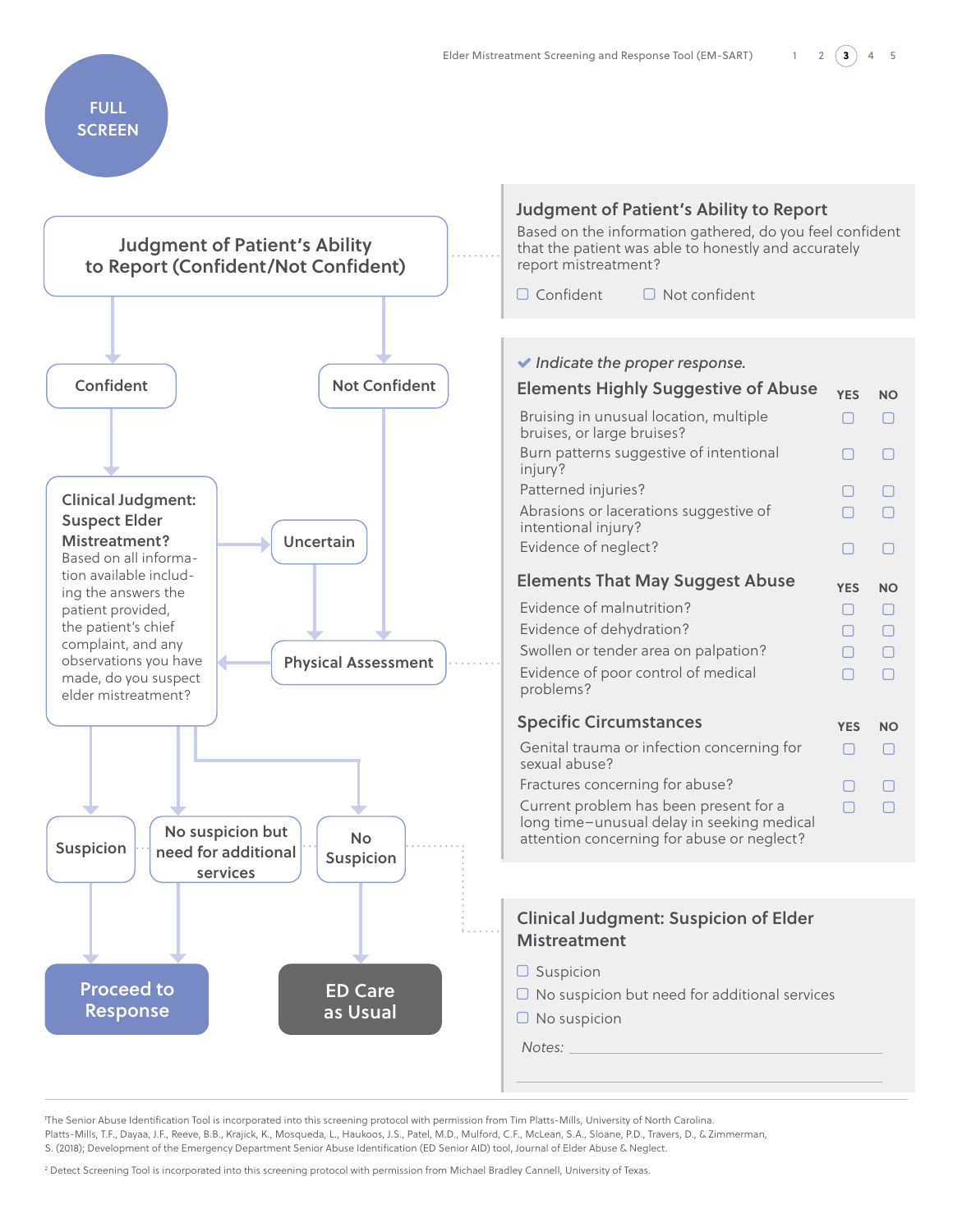

 $\Box$  No suspicion of mistreatment but need for additional services